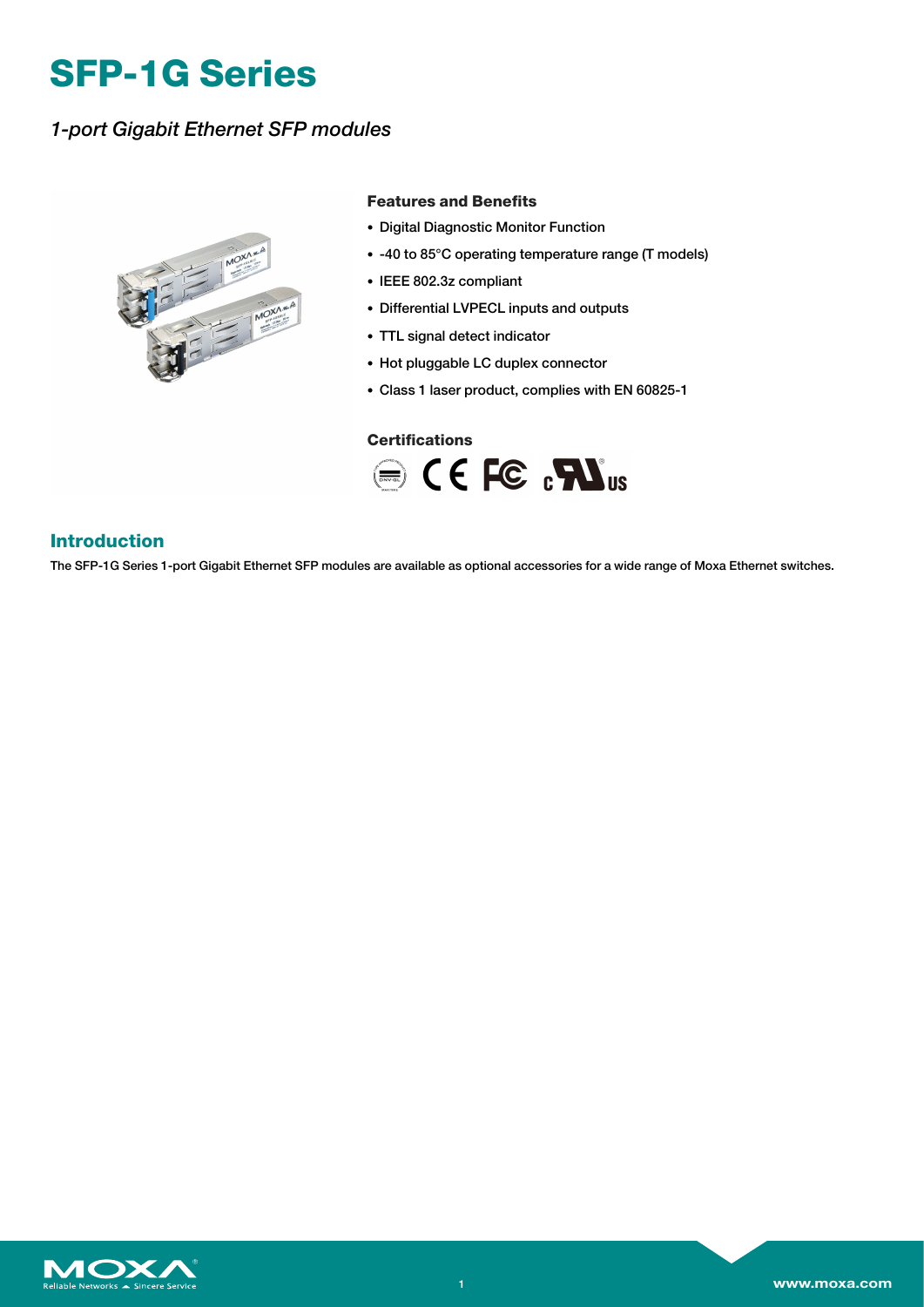### **Specifications**

#### Ethernet Interface

#### Ports **1**

#### **Connectors Duplex LC connectors**

Simplex LC connector (WDM-type only)

| <b>Optical Fiber</b> |                         |                                   | <b>Gigabit Ethernet SFP</b> |                 |                 |                 |                 |                 |
|----------------------|-------------------------|-----------------------------------|-----------------------------|-----------------|-----------------|-----------------|-----------------|-----------------|
|                      |                         |                                   |                             | SFP-SX          |                 | <b>SFP-LSX</b>  | SFP-LX          | SFP-LH          |
|                      | <b>Transceiver Type</b> |                                   |                             | Multi-Mode      | Multi-Mode      |                 | Single-<br>mode | Single-<br>mode |
|                      | Fiber Cable Type        |                                   | OM <sub>1</sub>             | OM <sub>2</sub> | OM <sub>2</sub> | OM <sub>1</sub> | G.652           | G.652           |
|                      | <b>Typical Distance</b> |                                   | 300<br>m                    | 550<br>m        | 1 km            | 2 km            | <b>10 km</b>    | 30 km           |
|                      |                         | Typical (nm)                      |                             | 850             | 1310            |                 | 1310            | 1310            |
|                      | Wavel-<br>ength         | TX Range (nm)                     | 830 to 860                  |                 | 1270 to 1355    |                 | 1280 to<br>1355 | 1280 to<br>1355 |
|                      |                         | RX Range (nm)                     | 770 to 860                  |                 | 1260 to 1610    |                 | 1260 to<br>1610 | 1260 to<br>1610 |
|                      |                         | TX Range (dBm)                    |                             | $-4$ to $-9.5$  | $-1$ to $-9$    |                 | $-3$ to $-9$    | $-3$ to $-8$    |
|                      | Optical<br>Power        | RX Range (dBm)                    |                             | $0$ to -18      | $-1$ to $-19$   |                 | $-3$ to $-21$   | $-3$ to $-23$   |
|                      |                         | Link Budget (dB)                  | 8.5                         |                 | 10              |                 | 12              | 15              |
|                      |                         | <b>Dispersion Penalty</b><br>(dB) | 4.3                         | 3.6             | $5\phantom{.0}$ | $5\phantom{.0}$ | $\mathbf{1}$    | $\mathbf{1}$    |

Note: When connecting the SFP-LHX, ZX, EZX, or EZX-120, we recommend using an attenuator to prevent the transceiver from being damaged by excessive optical power.

|                  |                                   | <b>Gigabit Ethernet SFP</b> |                 |                 |                 |
|------------------|-----------------------------------|-----------------------------|-----------------|-----------------|-----------------|
|                  |                                   | <b>SFP-LHX</b>              | SFP-ZX          | <b>SFP-EZX</b>  | SFP-EZX-<br>120 |
|                  | <b>Transceiver Type</b>           | Single-<br>mode             | Single-<br>mode | Single-<br>mode | Single-<br>mode |
|                  | <b>Fiber Cable Type</b>           | G.652                       | G.652           | G.652           | G.652           |
|                  | <b>Typical Distance</b>           | 40 km                       | <b>80 km</b>    | 110 km          | 120 km          |
|                  | Typical (nm)                      | 1310                        | 1550            | 1550            | 1550            |
| Wavel-<br>ength  | TX Range (nm)                     | 1280 to<br>1340             | 1530 to<br>1570 | 1530 to<br>1570 | 1530 to<br>1570 |
|                  | RX Range (nm)                     | 1260 to<br>1610             | 1260 to<br>1610 | 1260 to<br>1610 | 1100 to<br>1600 |
|                  | TX Range (dBm)                    | $+3$ to $-4$                | $+5$ to 0       | $+5$ to 0       | $+3$ to $-2$    |
| Optical<br>Power | RX Range (dBm)                    | $-1$ to $-24$               | $-1$ to $-24$   | $-9$ to $-30$   | $-8$ to $-33$   |
|                  | Link Budget (dB)                  | 20                          | 24              | 30              | 31              |
|                  | <b>Dispersion Penalty</b><br>(dB) | 1                           | 1               | 1               | $\overline{2}$  |

Note: When connecting the SFP-LHX, ZX, EZX, or EZX-120, we recommend using an attenuator to prevent the transceiver from being damaged by excessive optical power.

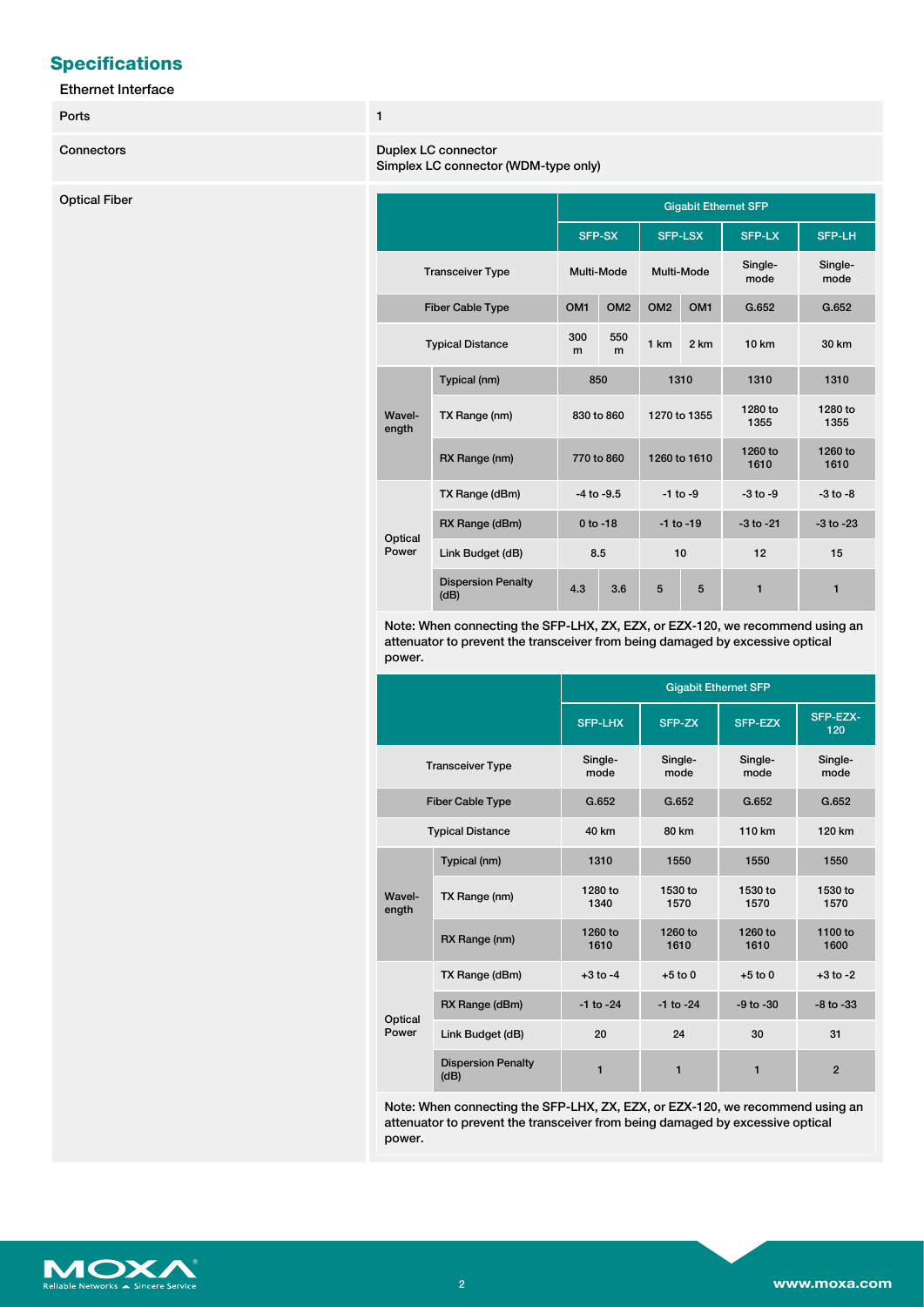|                         |                                   | <b>WDM Gigabit Ethernet SFP</b> |                     |                     |                     |  |
|-------------------------|-----------------------------------|---------------------------------|---------------------|---------------------|---------------------|--|
|                         |                                   | <b>SFP-10A</b>                  | <b>SFP-10B</b>      | <b>SFP-20A</b>      | SFP-20B             |  |
| <b>Transceiver Type</b> |                                   | Single-mode                     |                     | Single-mode         |                     |  |
| <b>Fiber Cable Type</b> |                                   | G.652                           |                     | G.652               |                     |  |
|                         | <b>Typical Distance</b>           | 10 km                           |                     | 20 km               |                     |  |
| Wavel-<br>ength         | Typical (nm)                      | TX 1310, RX<br>1550             | TX 1550, RX<br>1310 | TX 1310, RX<br>1550 | TX 1550, RX<br>1310 |  |
|                         | TX Range (nm)                     | 1270 to 1355                    | 1530 to 1570        | 1270 to 1355        | 1530 to 1570        |  |
|                         | RX Range (nm)                     | 1480 to 1580                    | 1260 to 1360        | 1480 to 1580        | 1260 to 1360        |  |
| TX Range (dBm)          |                                   | $-3$ to $-9$                    |                     | $-2$ to $-8$        |                     |  |
| Optical<br>Power        | RX Range (dBm)                    | $-3$ to $-21$                   |                     | $-2$ to $-23$       |                     |  |
|                         | Link Budget (dB)                  | 12                              |                     | 15                  |                     |  |
|                         | <b>Dispersion Penalty</b><br>(dB) | $\overline{2}$                  |                     | 3                   |                     |  |

Note: WDM-type SFP modules must be used in pairs (e.g., SFP-1G10ALC and SFP-1G10BLC).

Note: When connecting the SFP-40A and 40B, we recommend using an attenuator to prevent damage caused by excessive optical power.

|                         |                         | <b>WDM Gigabit Ethernet SFP</b> |                  |  |  |
|-------------------------|-------------------------|---------------------------------|------------------|--|--|
|                         |                         | <b>SFP-40A</b>                  | <b>SFP-40B</b>   |  |  |
| <b>Transceiver Type</b> |                         | Single-mode                     |                  |  |  |
| <b>Fiber Cable Type</b> |                         | G.652                           |                  |  |  |
| <b>Typical Distance</b> |                         | 40 km                           |                  |  |  |
| Wavelength              | Typical (nm)            | TX 1310, RX 1550                | TX 1550, RX 1310 |  |  |
|                         | TX Range (nm)           | 1290 to 1330                    | 1530 to 1570     |  |  |
|                         | RX Range (nm)           | 1480 to 1580                    | 1260 to 1360     |  |  |
|                         | TX Range (dBm)          | $+2$ to $-3$                    |                  |  |  |
| <b>Optical Power</b>    | RX Range (dBm)          | $-1$ to $-23$                   |                  |  |  |
|                         | Link Budget (dB)        | 20                              |                  |  |  |
|                         | Dispersion Penalty (dB) | 1                               |                  |  |  |
|                         |                         |                                 |                  |  |  |

Note: WDM-type SFP modules must be used in pairs (e.g., SFP-1G10ALC and SFP-1G10BLC).

Note: When connecting the SFP-40A and 40B, we recommend using an attenuator to prevent damage caused by excessive optical power.

Typical Distance: To reach the typical distance of specified fiber transceiver, please refer to formula: Link budget(dB) > dispersion penalty(dB) + total link loss(dB)

| <b>Power Parameters</b>                |                                                                                                                                     |
|----------------------------------------|-------------------------------------------------------------------------------------------------------------------------------------|
| <b>Power Consumption</b>               | Max. 1 W                                                                                                                            |
| <b>Environmental Limits</b>            |                                                                                                                                     |
| <b>Operating Temperature</b>           | Standard Models: 0 to $60^{\circ}$ C (32 to 176 $^{\circ}$ F)<br>Wide Temp. Models: -40 to $85^{\circ}$ C (-40 to 185 $^{\circ}$ F) |
| Storage Temperature (package included) | -40 to 85°C (-40 to 185°F)                                                                                                          |
|                                        |                                                                                                                                     |

Ambient Relative Humidity 6 and 5 to 95% (non-condensing)

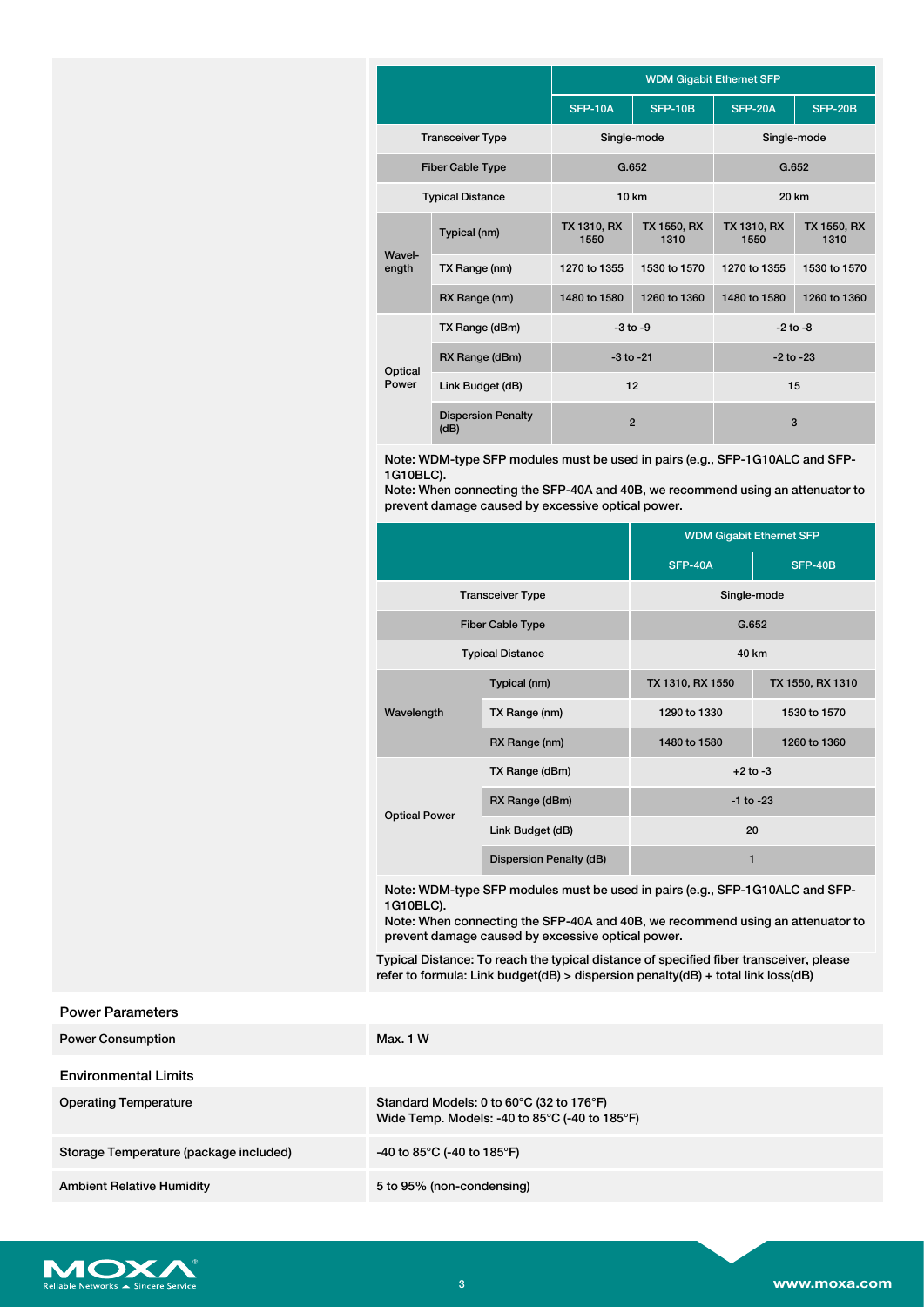### Standards and Certifications

| Safety                  | CE, FCC, TÜV (EN 60825), UL 60950-1 |
|-------------------------|-------------------------------------|
| Maritime                | <b>DNV-GL</b>                       |
| Warranty                |                                     |
| <b>Warranty Period</b>  | 5 years                             |
| <b>Details</b>          | See www.moxa.com/warranty           |
| <b>Package Contents</b> |                                     |
| <b>Device</b>           | 1 x SFP-1G Series module            |
| Documentation           | 1 x warranty card                   |

### **Dimensions**

#### **SFP-1G Series SFP-1G Series (WDM Type)**



Rear View

## **Ordering Information**

| <b>Model Name</b> | <b>Transceiver Type</b> | <b>Typical Distance</b> | <b>Operating Temp.</b> |
|-------------------|-------------------------|-------------------------|------------------------|
| SFP-1GSXLC        | Multi-mode              | 300 m/550 m             | 0 to $60^{\circ}$ C    |
| SFP-1GSXLC-T      | Multi-mode              | 300 m/550 m             | -40 to 85 $\degree$ C  |
| SFP-1GLSXLC       | Multi-mode              | 1 km/2 km               | 0 to $60^{\circ}$ C    |
| SFP-1GLSXLC-T     | Multi-mode              | 1 km/2 km               | -40 to $85^{\circ}$ C  |
| SFP-1G10ALC       | Single-mode             | <b>10 km</b>            | 0 to $60^{\circ}$ C    |
| SFP-1G10ALC-T     | Single-mode             | <b>10 km</b>            | -40 to $85^{\circ}$ C  |
| SFP-1G10BLC       | Single-mode             | <b>10 km</b>            | 0 to $60^{\circ}$ C    |
| SFP-1G10BLC-T     | Single-mode             | <b>10 km</b>            | -40 to 85 $\degree$ C  |
| SFP-1GLXLC        | Single-mode             | <b>10 km</b>            | 0 to $60^{\circ}$ C    |
| SFP-1GLXLC-T      | Single-mode             | <b>10 km</b>            | -40 to 85 $\degree$ C  |
| SFP-1G20ALC       | Single-mode             | 20 km                   | 0 to $60^{\circ}$ C    |
| SFP-1G20ALC-T     | Single-mode             | 20 km                   | -40 to 85 $\degree$ C  |